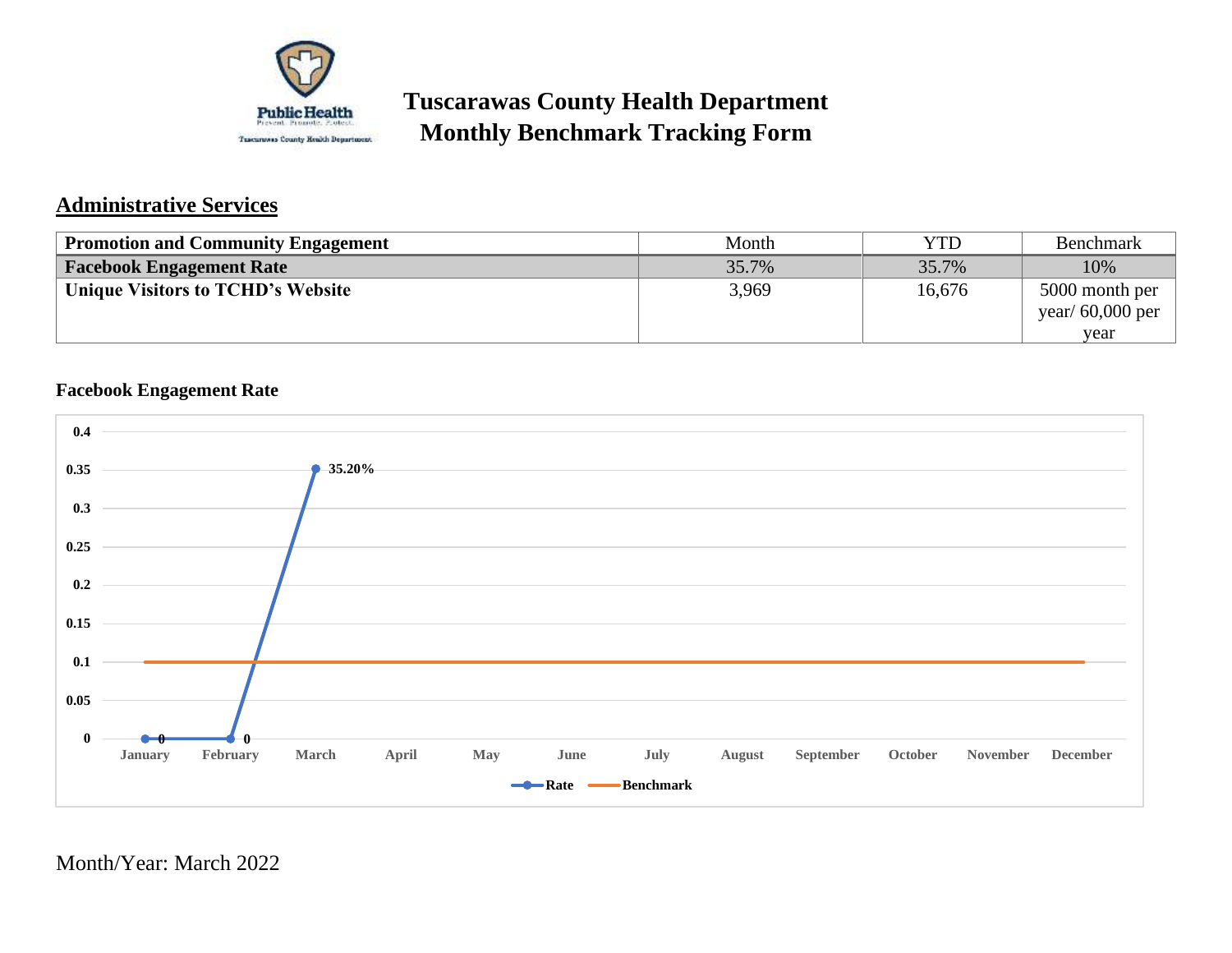# **TCHD Website Page Visitors**

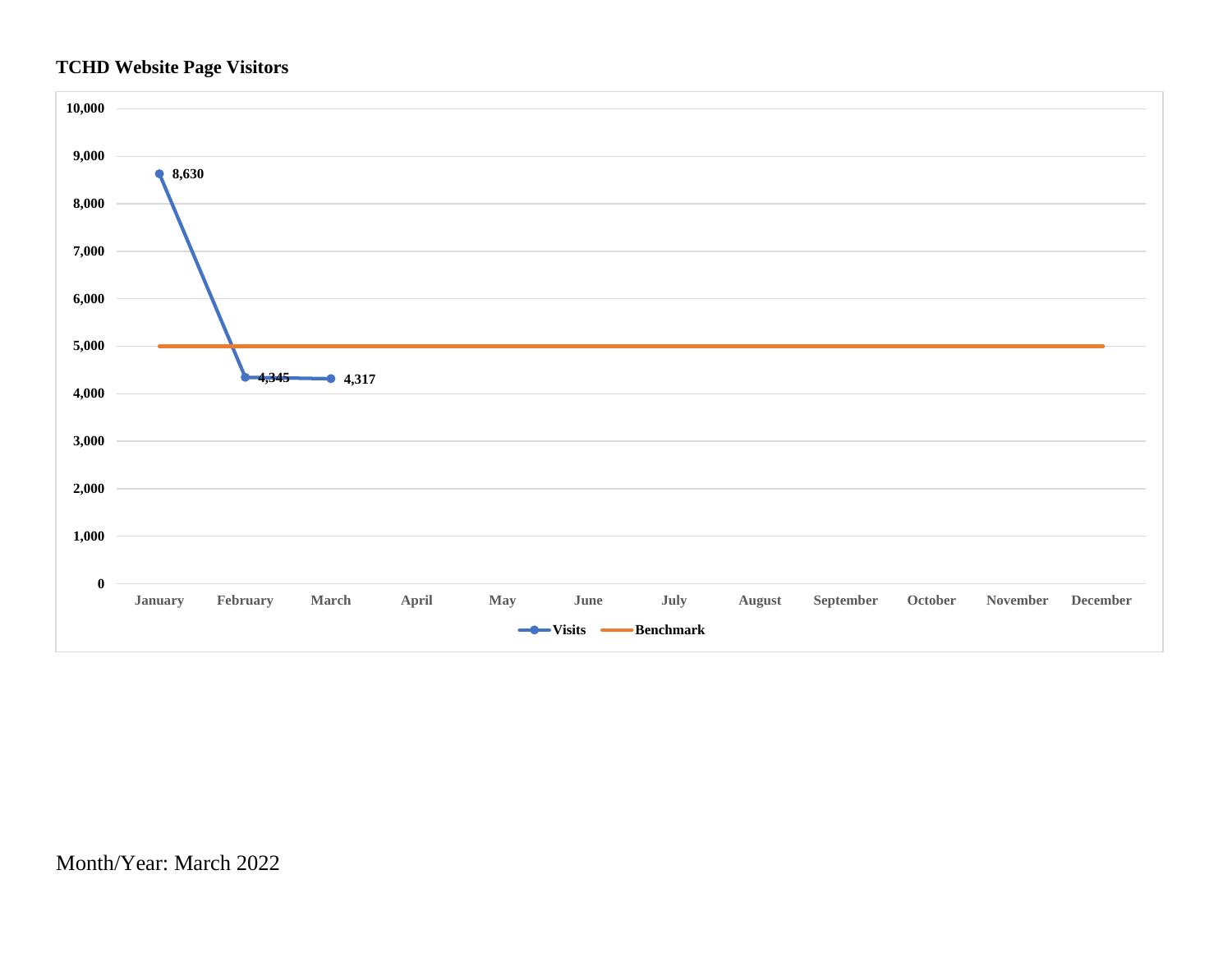| <b>Human Resources</b>                                           | Month | YTD  | <b>Benchmark</b> |
|------------------------------------------------------------------|-------|------|------------------|
| Number of new staff                                              |       |      | $\rm N/A$        |
| Percent of new staff who have completed their new staff training | 100%  | 100% | 100%             |
| requirements in 180 days                                         |       |      |                  |

# **New Staff Training Completed**

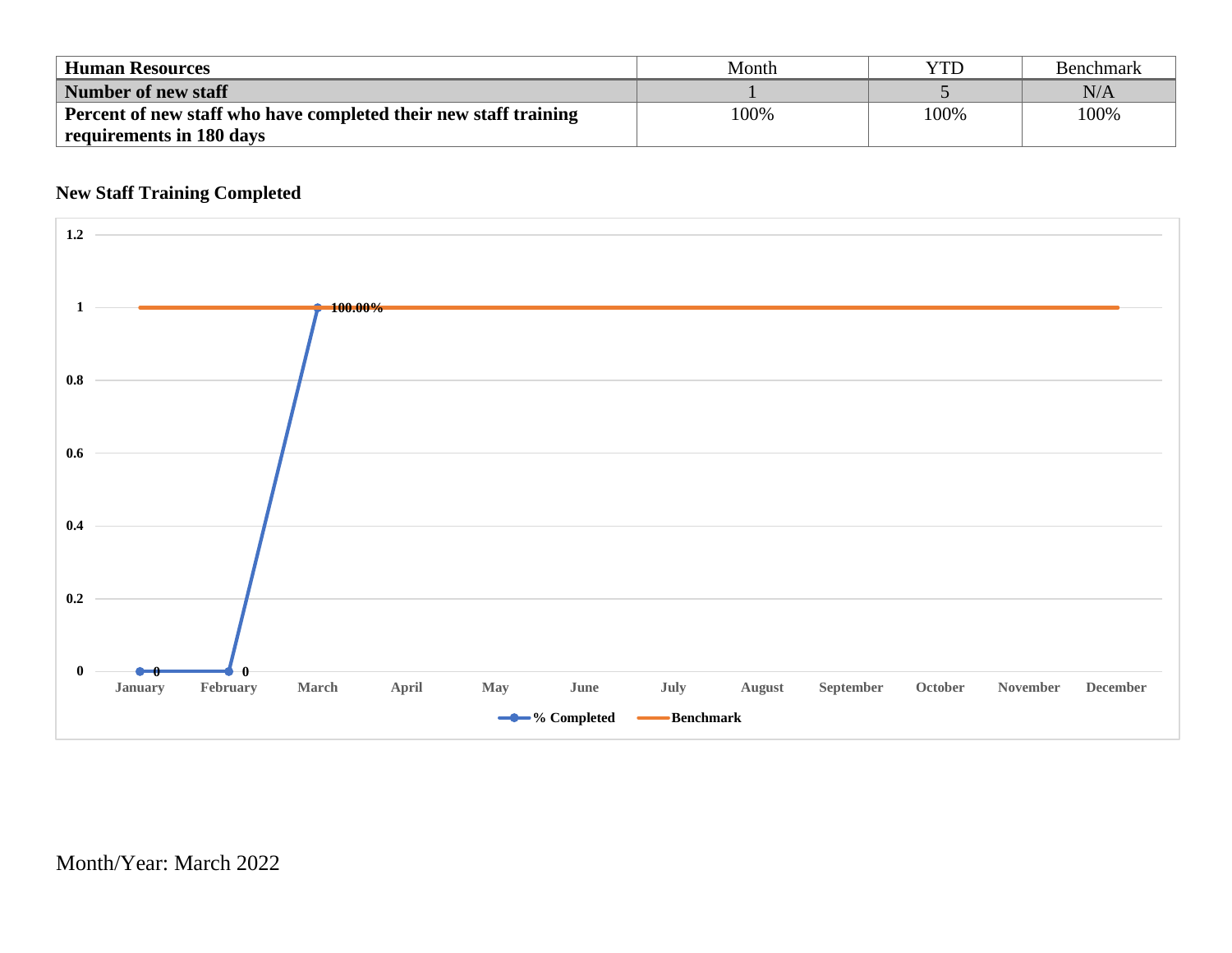| $\mathbf{r}$<br><b>Finance</b>                               | Month                           | <b>YTD</b>              | chmark<br>.                                           |
|--------------------------------------------------------------|---------------------------------|-------------------------|-------------------------------------------------------|
| $\sim$<br>$\mathcal{L}$ ombined $\tau$<br>l balance<br>tund. | 0.20 <sub>1</sub><br>.n<br>, UJ | $\sim$<br>YO3.<br>.4.90 | $\overline{\phantom{a}}$<br><b>Balanced</b><br>BulqP' |

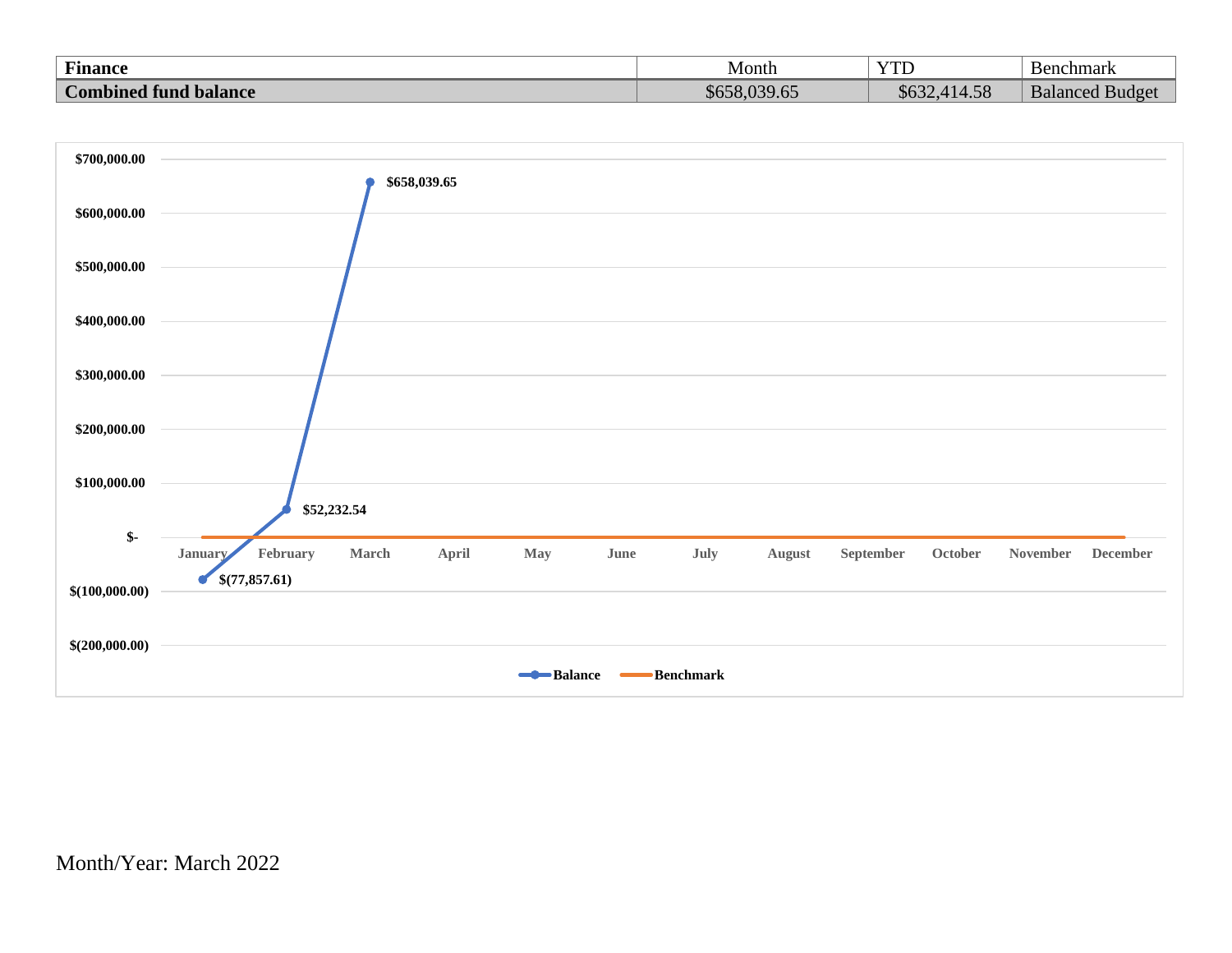#### **Bureau of Administrative Services Staff Time**

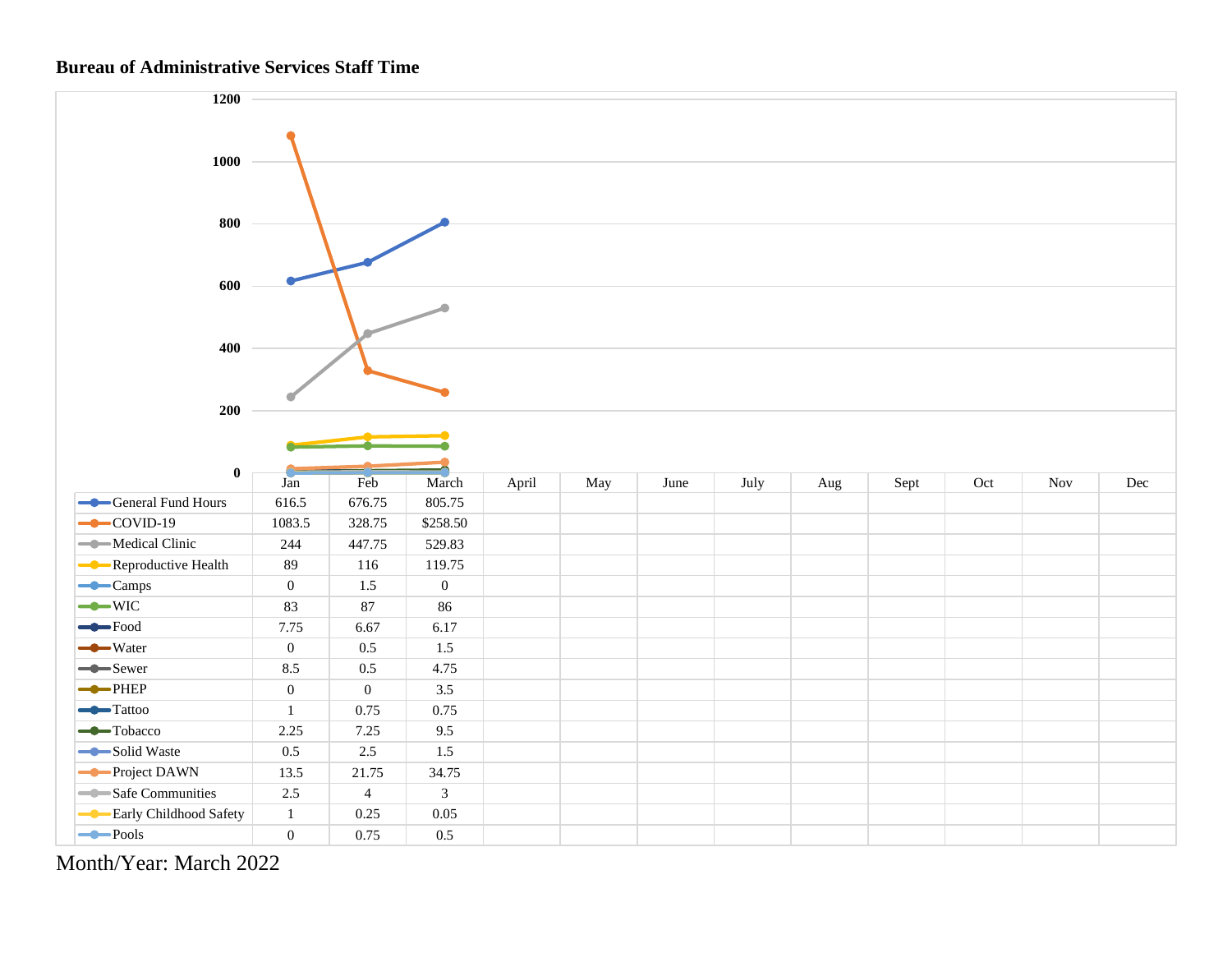# **Environment Health Services**

|                    | <b>Food Safety Program</b> |            |             |                   |                   |            |         |                          |                |                |                |            |
|--------------------|----------------------------|------------|-------------|-------------------|-------------------|------------|---------|--------------------------|----------------|----------------|----------------|------------|
|                    | Licenses/Permits           | <b>YTD</b> | Inspections | <b>YTD</b>        | Critical          | <b>YTD</b> | Plan    | <b>YTD</b>               | Complaint      | <b>YTD</b>     | Enforcement    | <b>YTD</b> |
|                    | Issued                     |            | Completed   |                   | <b>Violations</b> |            | Reviews |                          | Investigations |                | Actions        |            |
| <b>Retail Food</b> | 42                         | 114        | 84          | 240               | 10                | 40         | ⌒       | $\bigcap$<br>∠           |                | $\overline{0}$ | ◠              |            |
| Food               | 67                         | 265        | 106         | 376               | 21                | 88         | 4       | $\mathbf{r}$             | 8              | 12             |                |            |
| <b>Service</b>     |                            |            |             |                   |                   |            |         |                          |                |                |                |            |
| <b>Temporary</b>   |                            | 6          | ⌒           | $\mathbf{\Omega}$ |                   |            |         | $\overline{\phantom{0}}$ |                | $\overline{0}$ |                |            |
| Food               |                            |            |             |                   |                   |            |         |                          |                |                |                |            |
| <b>Vending</b>     | 38                         | 47         |             | 38                | $\overline{0}$    |            |         | $\overline{\phantom{0}}$ |                | $\overline{0}$ | $\overline{0}$ |            |
| <b>Mobile</b>      | $\overline{A}$             | 30         | 22          | 22                | 4                 | 4          |         | 8                        |                |                |                |            |

| <b>Water Safety Program (Well and Septic)</b> |               |          |             |                |             |          |                |          |                |                |
|-----------------------------------------------|---------------|----------|-------------|----------------|-------------|----------|----------------|----------|----------------|----------------|
|                                               | Licenses/     | March    | Application | March          | Final       | March    | Complaint      | March    | Enforcement    | March          |
|                                               | Permits       | - YTD    | s Approved  | -YTD           | Inspections | -YTD     | Investigations | -YTD     | Actions        | -YTD           |
|                                               | <b>Issued</b> |          |             |                | Completed   |          |                |          |                |                |
| <b>New Construction</b>                       | 3             | 3        | 4           | $\overline{4}$ | 3           | 3        | $\overline{0}$ | $\theta$ | $\overline{0}$ |                |
| <b>Home Sewage</b>                            |               |          |             |                |             |          |                |          |                |                |
| <b>Treatment System</b>                       |               |          |             |                |             |          |                |          |                |                |
| (HSTS)                                        |               |          |             |                |             |          |                |          |                |                |
| <b>Replacement Home</b>                       | 10            | 10       |             |                | 12          | 12       | 3              | 3        | $\overline{0}$ | $\overline{0}$ |
| <b>Sewage Treatment</b>                       |               |          |             |                |             |          |                |          |                |                |
| <b>System (HSTS)</b>                          |               |          |             |                |             |          |                |          |                |                |
| <b>Abandonment</b>                            |               | $\theta$ | $\theta$    | $\theta$       |             | $\theta$ | $\overline{0}$ | $\Omega$ |                |                |
| <b>Private Water System</b>                   | 5             | 5        |             | 3              | 3           | $\theta$ | $\overline{0}$ | $\Omega$ |                |                |

| <b>Public Pool and Spa Program</b> |                  |            |             |            |                   |            |                |            |             |            |
|------------------------------------|------------------|------------|-------------|------------|-------------------|------------|----------------|------------|-------------|------------|
|                                    | Licenses/Permits | <b>YTD</b> | Inspections | <b>YTD</b> | Critical          | <b>YTD</b> | Complaint      | <b>YTD</b> | Enforcement | <b>YTD</b> |
|                                    | Issued           |            | Completed   |            | <b>Violations</b> |            | Investigations |            | Actions     |            |
| Pool and/or                        |                  |            |             | 34         |                   | ∸          |                |            |             |            |
| <b>Spa</b>                         |                  |            |             |            |                   |            |                |            |             |            |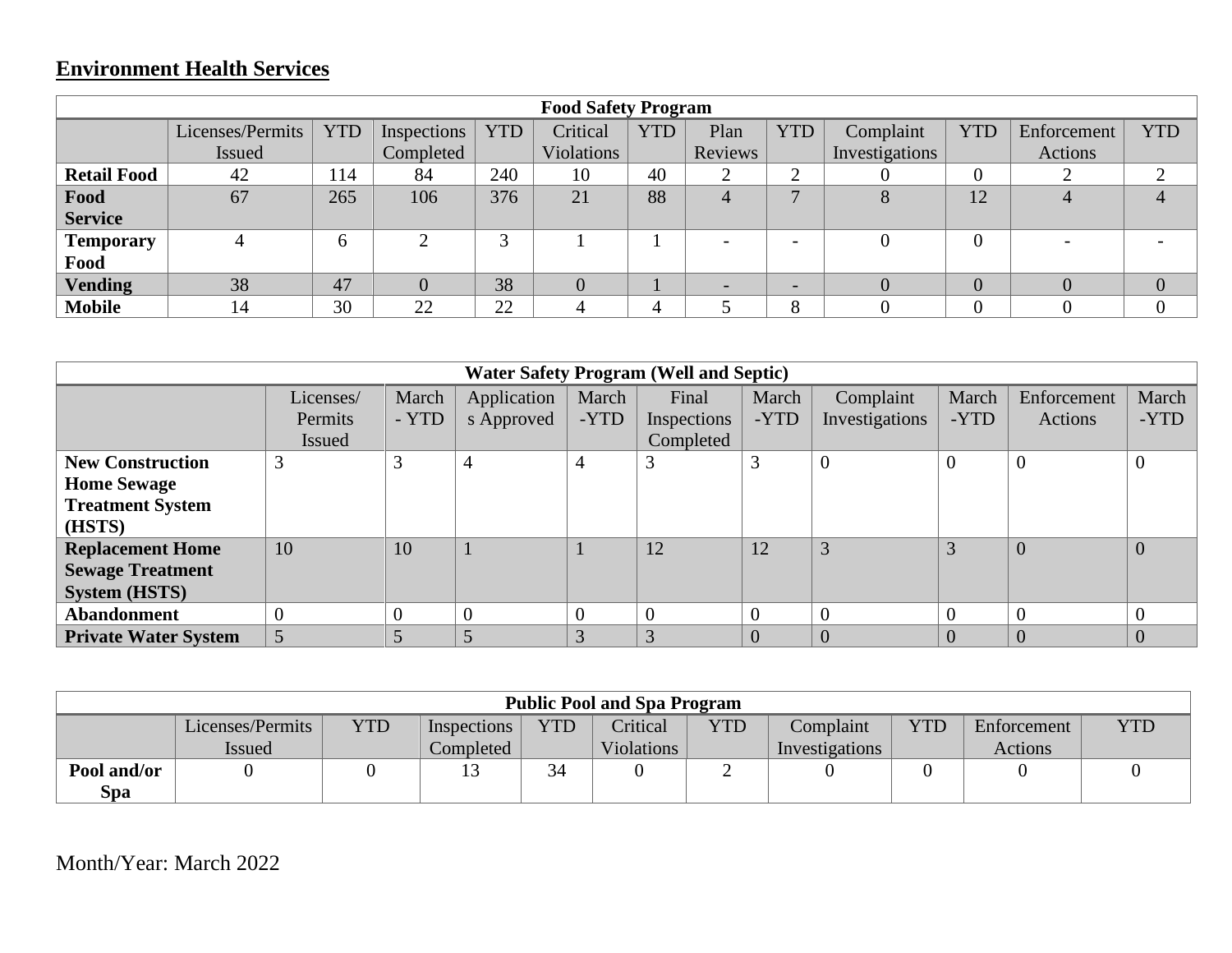| <b>Campground Program</b> |                  |            |             |     |                   |     |                |            |             |     |
|---------------------------|------------------|------------|-------------|-----|-------------------|-----|----------------|------------|-------------|-----|
|                           | Licenses/Permits | <b>YTD</b> | Inspections | YTD | Critical          | YTD | Complaint      | <b>YTD</b> | Enforcement | YTD |
|                           | <b>Issued</b>    |            | Completed   |     | <b>Violations</b> |     | Investigations |            | Actions     |     |
| <b>Campgrounds</b>        |                  |            |             | ∼   |                   |     |                |            |             |     |

| <b>Tattoo and Body Piercing Program</b> |                  |            |             |            |                   |            |                |     |             |            |
|-----------------------------------------|------------------|------------|-------------|------------|-------------------|------------|----------------|-----|-------------|------------|
|                                         | Licenses/Permits | <b>YTD</b> | Inspections | <b>YTD</b> | Critical          | <b>YTD</b> | Complaint      | YTD | Enforcement | <b>YTD</b> |
|                                         | <i>Issued</i>    |            | Completed   |            | <b>Violations</b> |            | Investigations |     | Actions     |            |
| <b>Tattoo and/or</b>                    |                  |            |             |            |                   |            |                |     |             |            |
| <b>Body Piercing</b>                    |                  |            |             |            |                   |            |                |     |             |            |

| <b>Solid Waste Program</b> |                  |            |             |            |                   |            |                |            |             |            |
|----------------------------|------------------|------------|-------------|------------|-------------------|------------|----------------|------------|-------------|------------|
|                            | Licenses/Permits | <b>YTD</b> | Inspections | <b>YTD</b> | Critical          | <b>YTD</b> | Complaint      | <b>YTD</b> | Enforcement | <b>YTD</b> |
|                            | <i>Issued</i>    |            | Completed   |            | <b>Violations</b> |            | Investigations |            | Actions     |            |
| <b>Solid Waste</b>         |                  |            | 19          | 44         |                   |            |                |            |             |            |
| <b>Facilities</b>          |                  |            |             |            |                   |            |                |            |             |            |

| Animal Bite and Rabies Surveillance Program | Month |  |
|---------------------------------------------|-------|--|
| <b>Animal Bites Investigated</b>            |       |  |
| <b>Animal Specimens Sent for Testing</b>    |       |  |
| <b>Animals Testing Positive for Rabies</b>  |       |  |
| <b>Enforcement Actions</b>                  |       |  |

| <b>Nuisance Complaint Program</b>      | Month |                                    |
|----------------------------------------|-------|------------------------------------|
| <b>Nuisance Complaints Received</b>    |       | $\sim$<br>$\overline{\phantom{m}}$ |
| % Investigated within 10 business days | 44%   | $0.0\%$                            |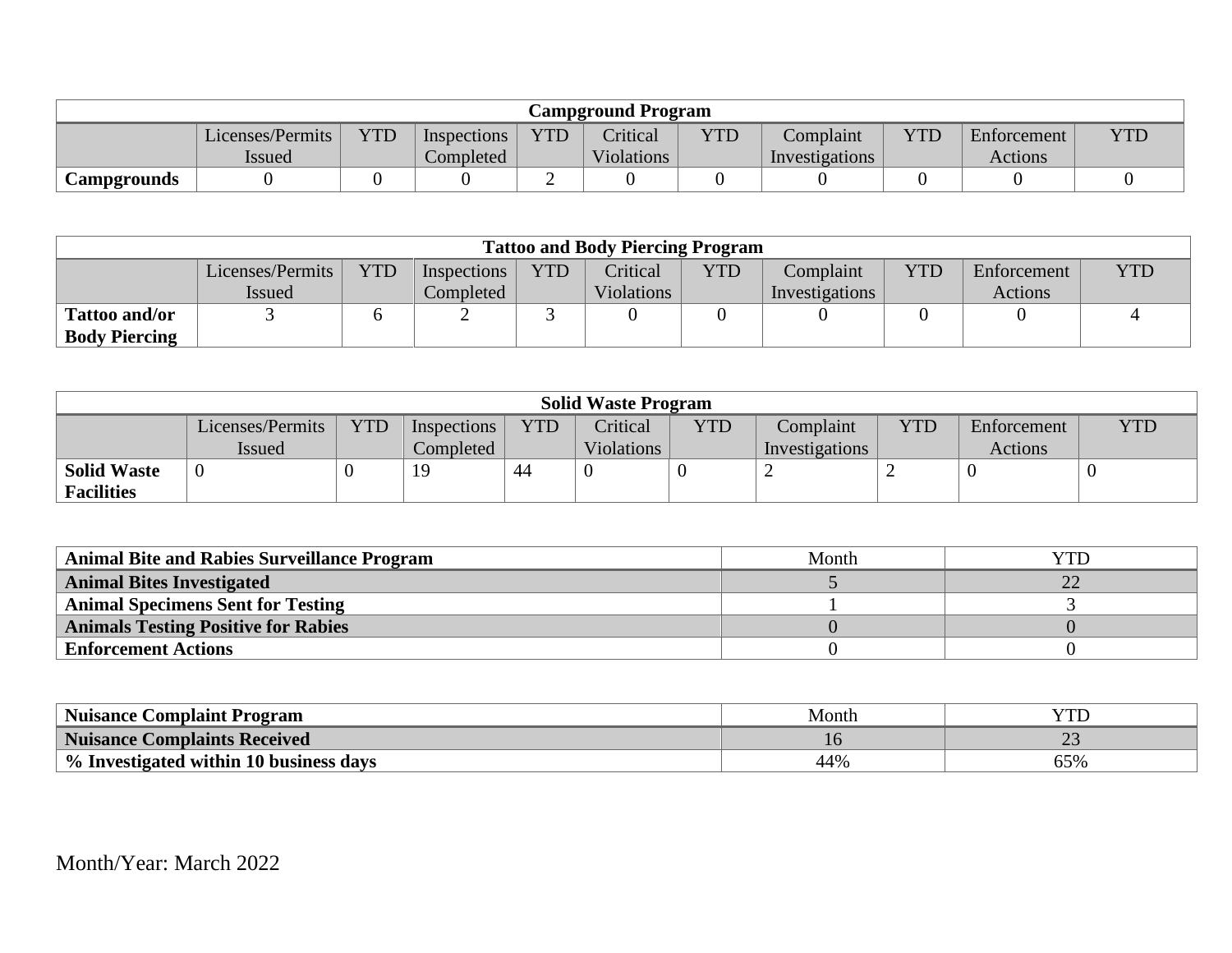



| <b>Mosquito Control Program</b>          | Month |  |
|------------------------------------------|-------|--|
| Mosquitos Collected for ODH Surveillance |       |  |
| West Nile Positive Pools Identified      |       |  |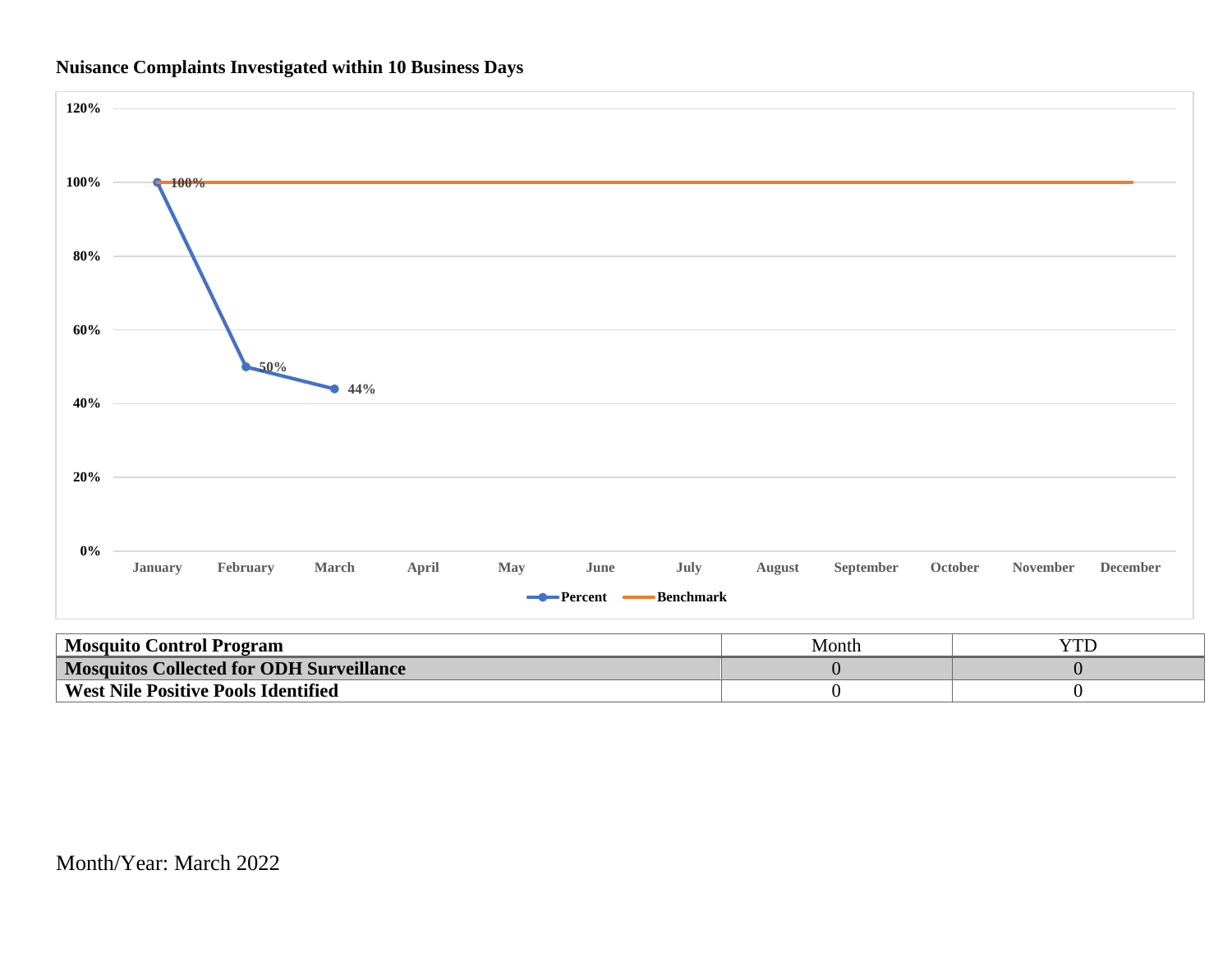## **Environmental Health Services Staff Time**

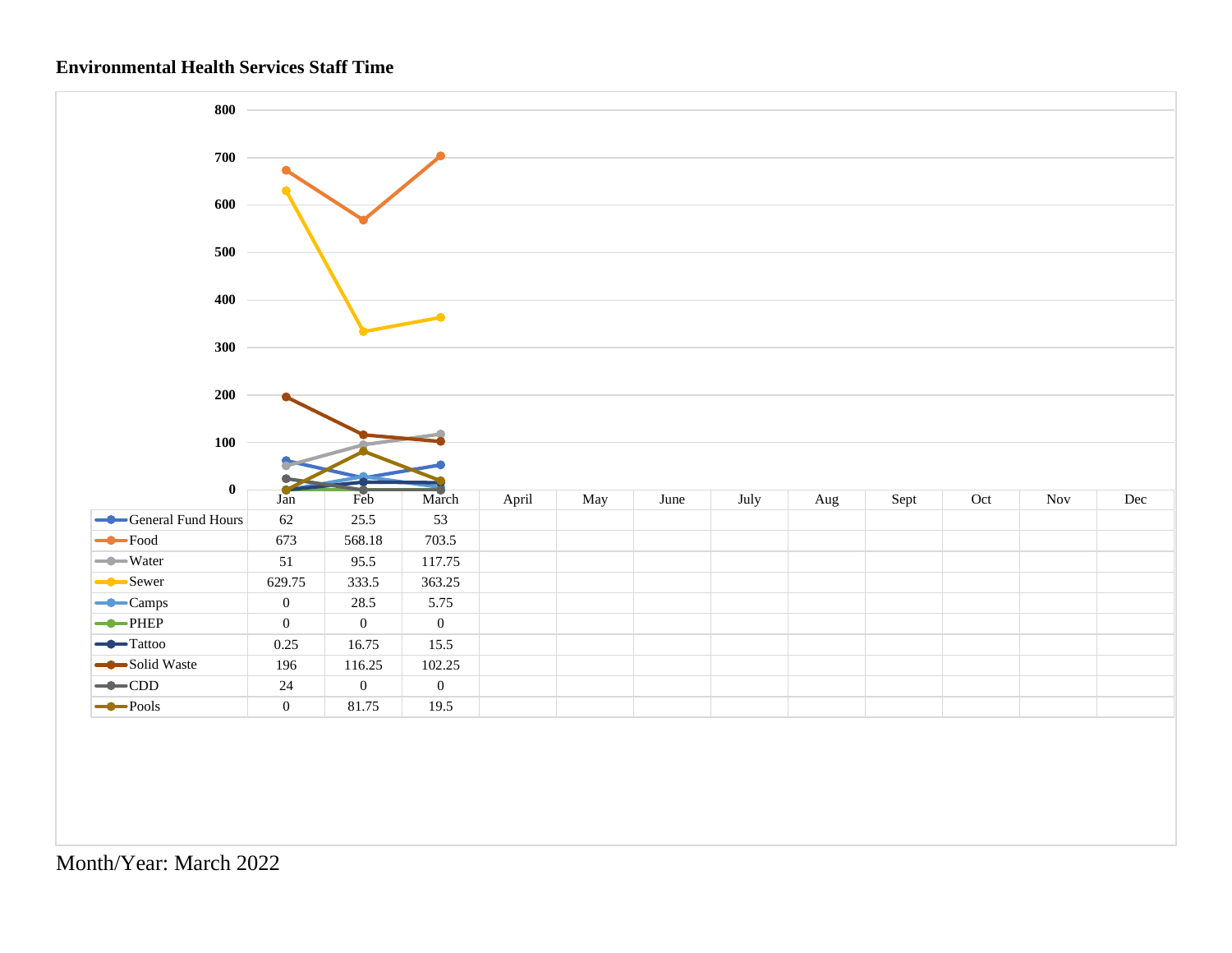# **Community Health Services**

| <b>Rural Health</b><br>$\sim$<br>∠enter                                                                                                                                      | Month                          | YTD | <b>Benchmark</b>                |
|------------------------------------------------------------------------------------------------------------------------------------------------------------------------------|--------------------------------|-----|---------------------------------|
| <b>IMMIR</b><br><b>The Contract of the Contract of the Contract of the Contract of the Contract of the Contract of the Contract o</b><br>' Provider<br><b>Encounters per</b> | $\sim$ $\sim$<br>$\sim$ $\sim$ | 607 | $\Delta$<br>month<br>per<br>∠∠∪ |

# **Health Center Encounters per FTE**

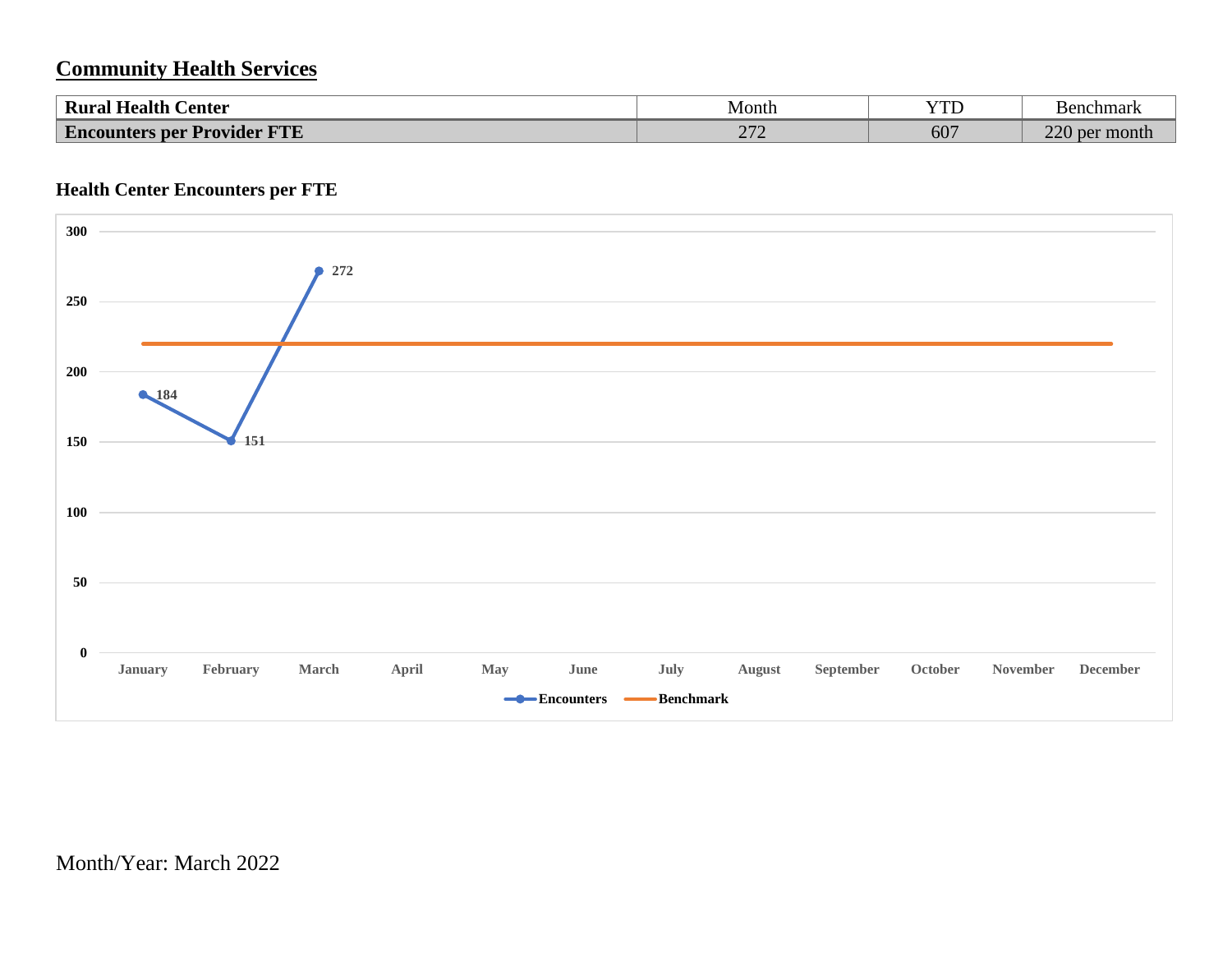| Reproductive Health and Wellness | Month | wrr                                                 | <b>Benchmark</b>              |
|----------------------------------|-------|-----------------------------------------------------|-------------------------------|
| Encounters                       | 103   | $\cap$ $\subset$ $\cap$<br>$\overline{\phantom{a}}$ | $1 \pi r$<br>l'/6 per month / |
|                                  |       |                                                     | $-12$ annually                |

# **Reproductive Health and Wellness Encounters**

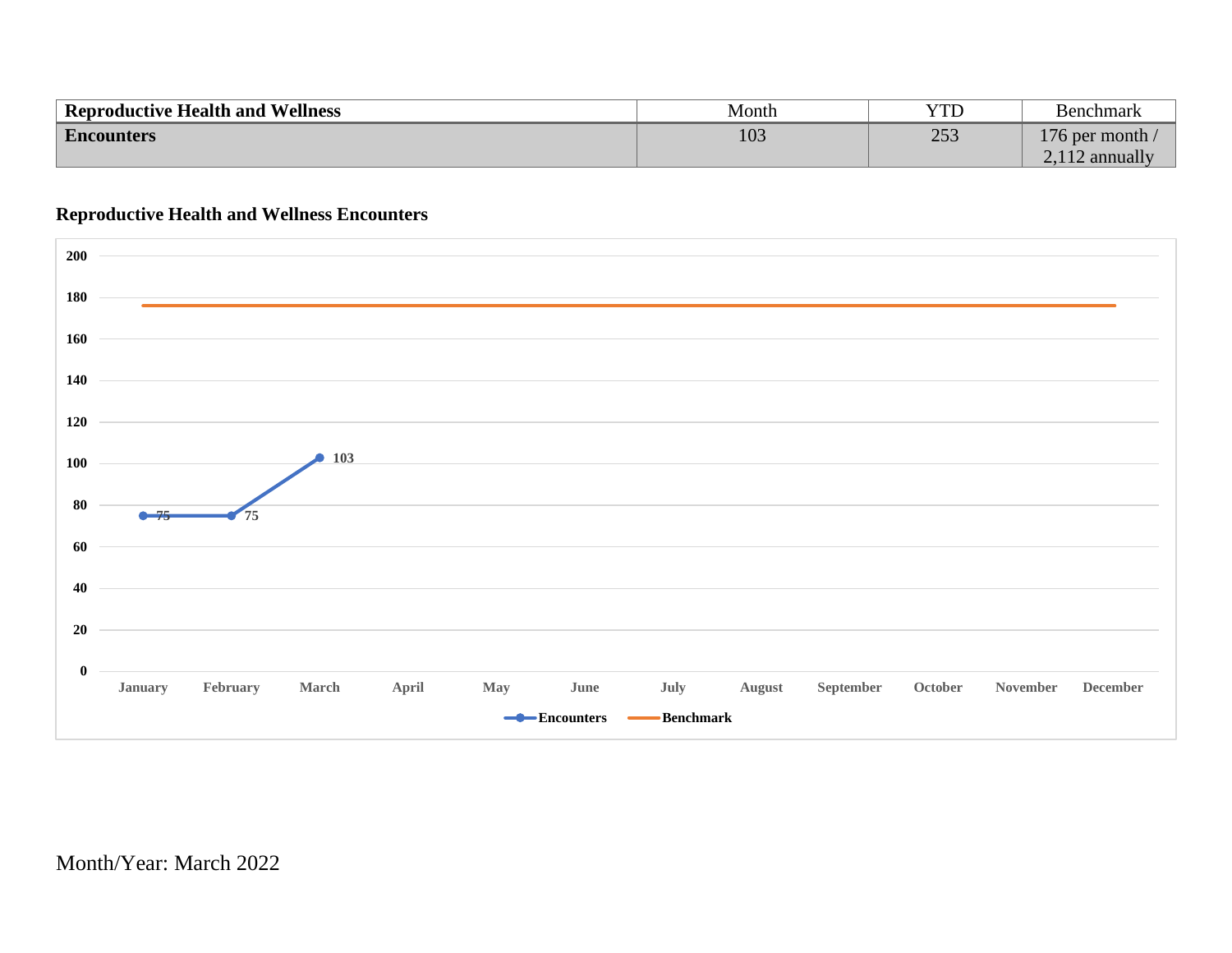| Immunizations                                          | Month | YTD | ıchmark        |
|--------------------------------------------------------|-------|-----|----------------|
| <b>Immunizations Administered (excluding COVID-19)</b> | 106   | 263 | 250 per month/ |
|                                                        |       |     | 3,000 annually |

# **Immunizations Administered**

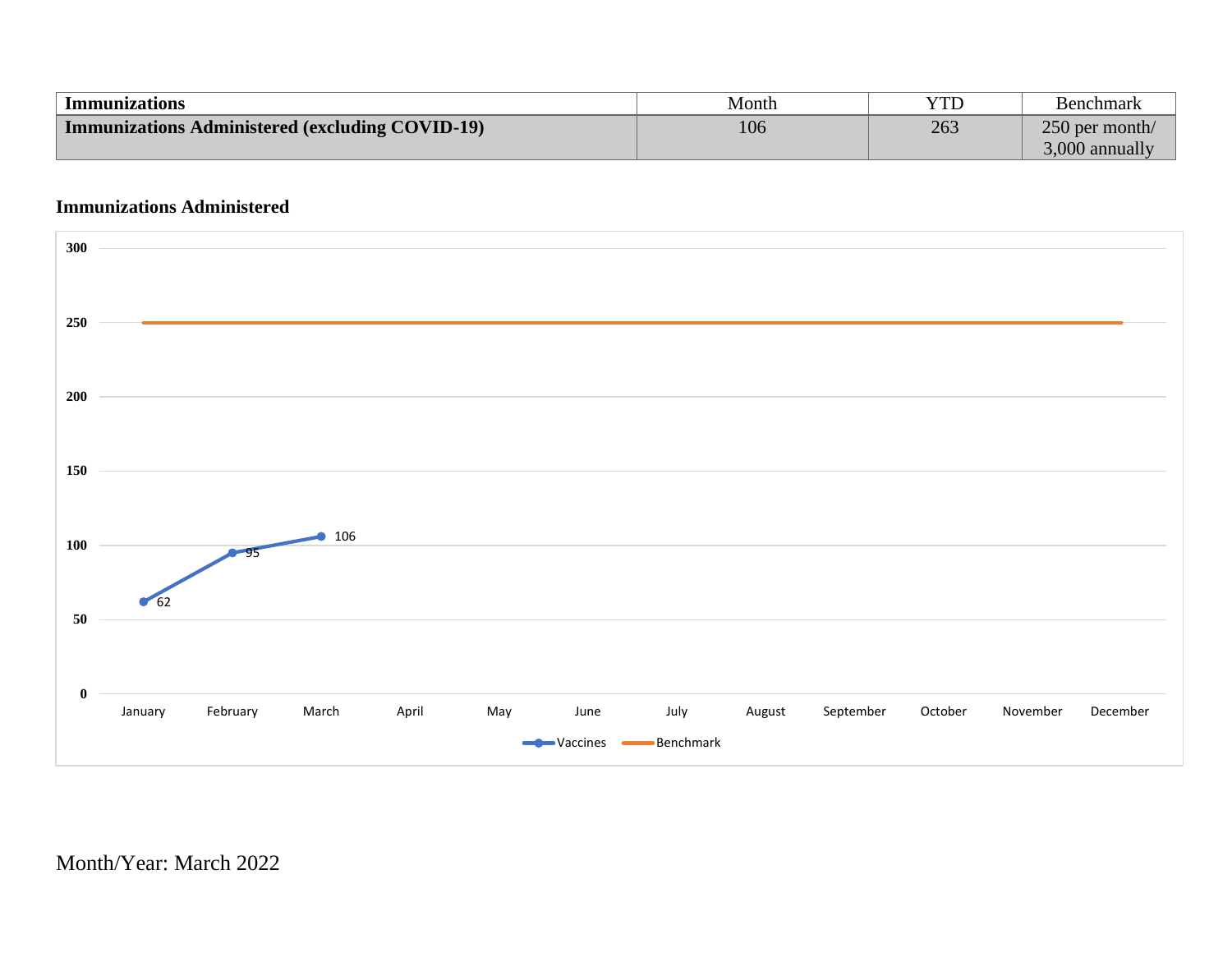# **Community Health Services Staff Time**

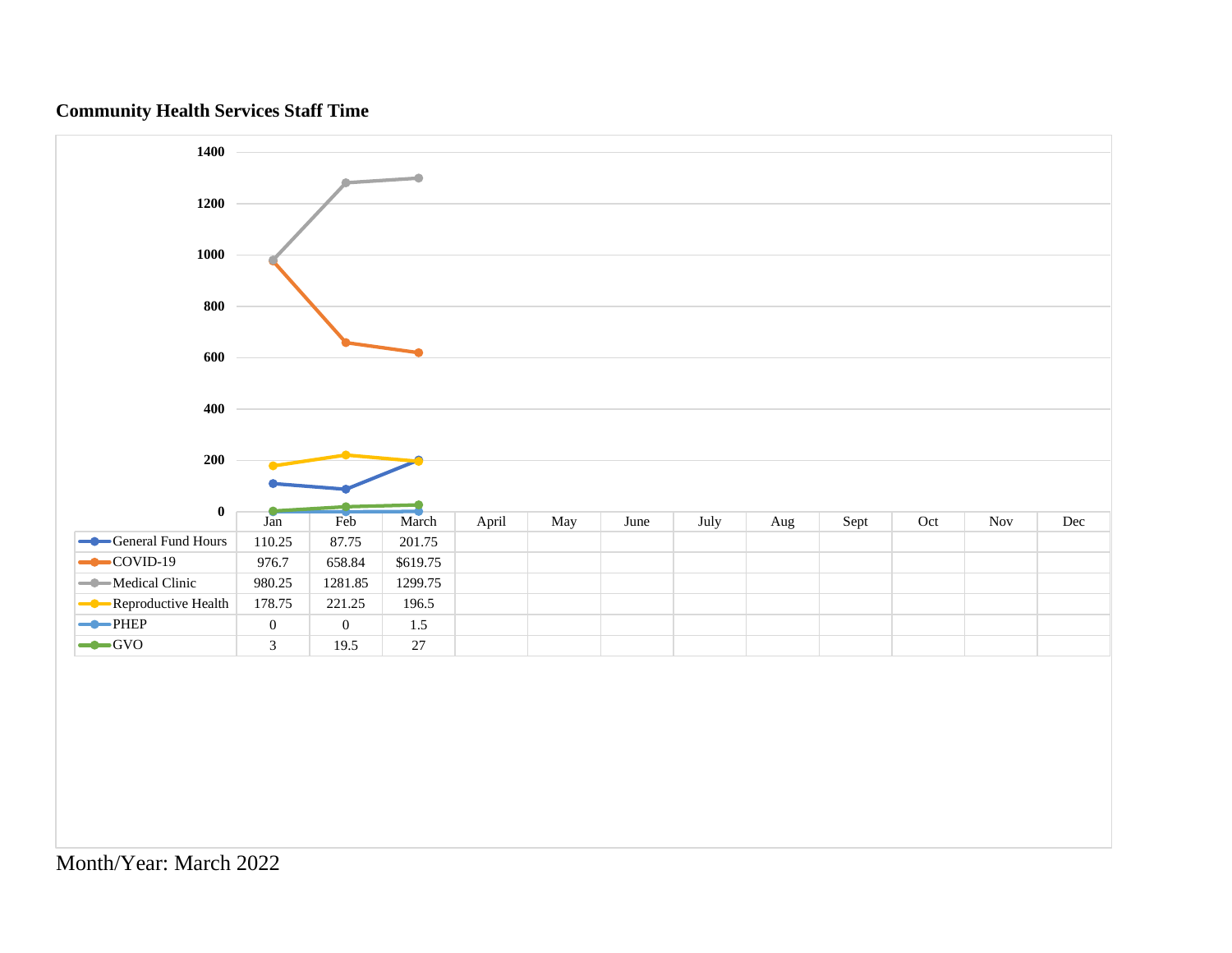# **Maternal and Child Health Services**

| WIC Program                                                     | Month | $T$ <sup><math>\mathsf{T}</math></sup> | Benchmark |
|-----------------------------------------------------------------|-------|----------------------------------------|-----------|
| Number of WIC infants aged 6-11 months that are still breastfed | 47%   | 44%                                    | 48%       |

## **Breastfed WIC Infants aged 6-11 months**

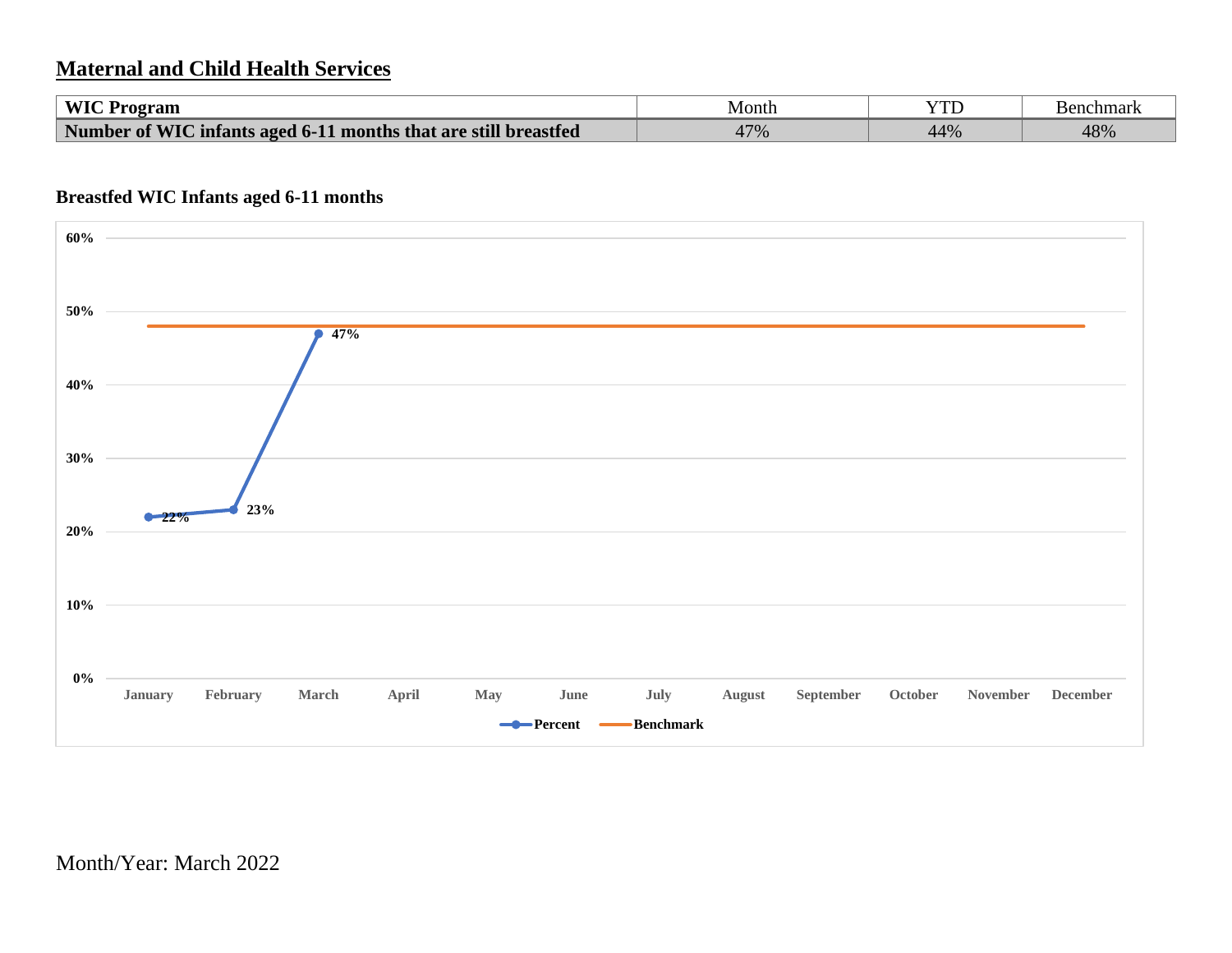| $WIC$ D<br>Program<br>.       | Month           | v zerve<br>ᆚ | ≚enchmar⊾<br>DЕ |
|-------------------------------|-----------------|--------------|-----------------|
| <b>WIC</b><br><b>Caseload</b> | 10 <sup>5</sup> | .            | month           |

#### **WIC Caseload**

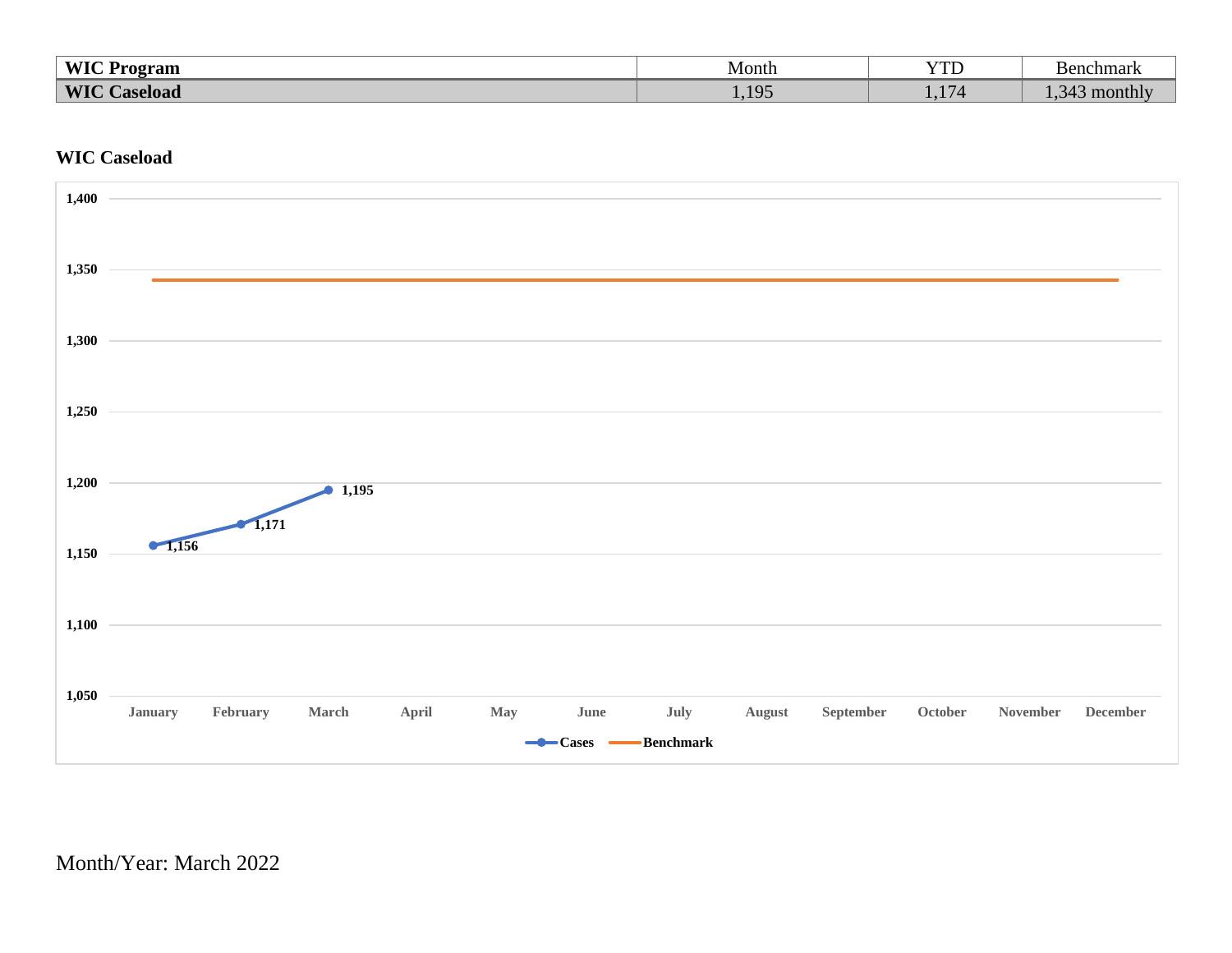## **Maternal and Child Health Services Staff Time**

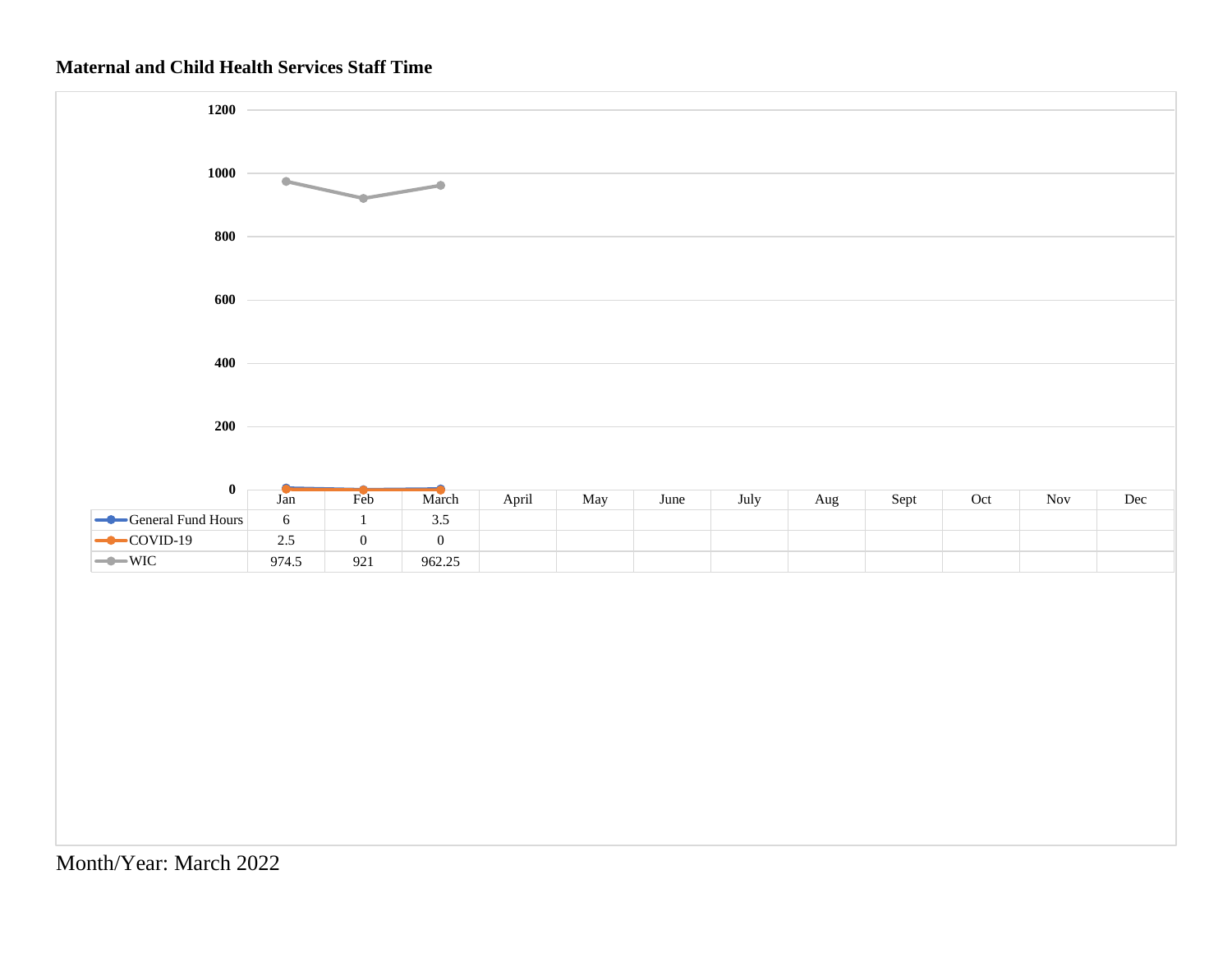# **Prevention Services**

| $\mathbf{r}$ , $\mathbf{r}$<br><b>Funding</b>                           | Month | $\sqrt{7}$<br>ر 1 | Benchmark |
|-------------------------------------------------------------------------|-------|-------------------|-----------|
| <b>BRT</b><br>$-$<br>RFPc<br>Completed<br><b>Number of New</b><br>ITT P |       |                   | annuall   |

#### **New Proposals Completed**

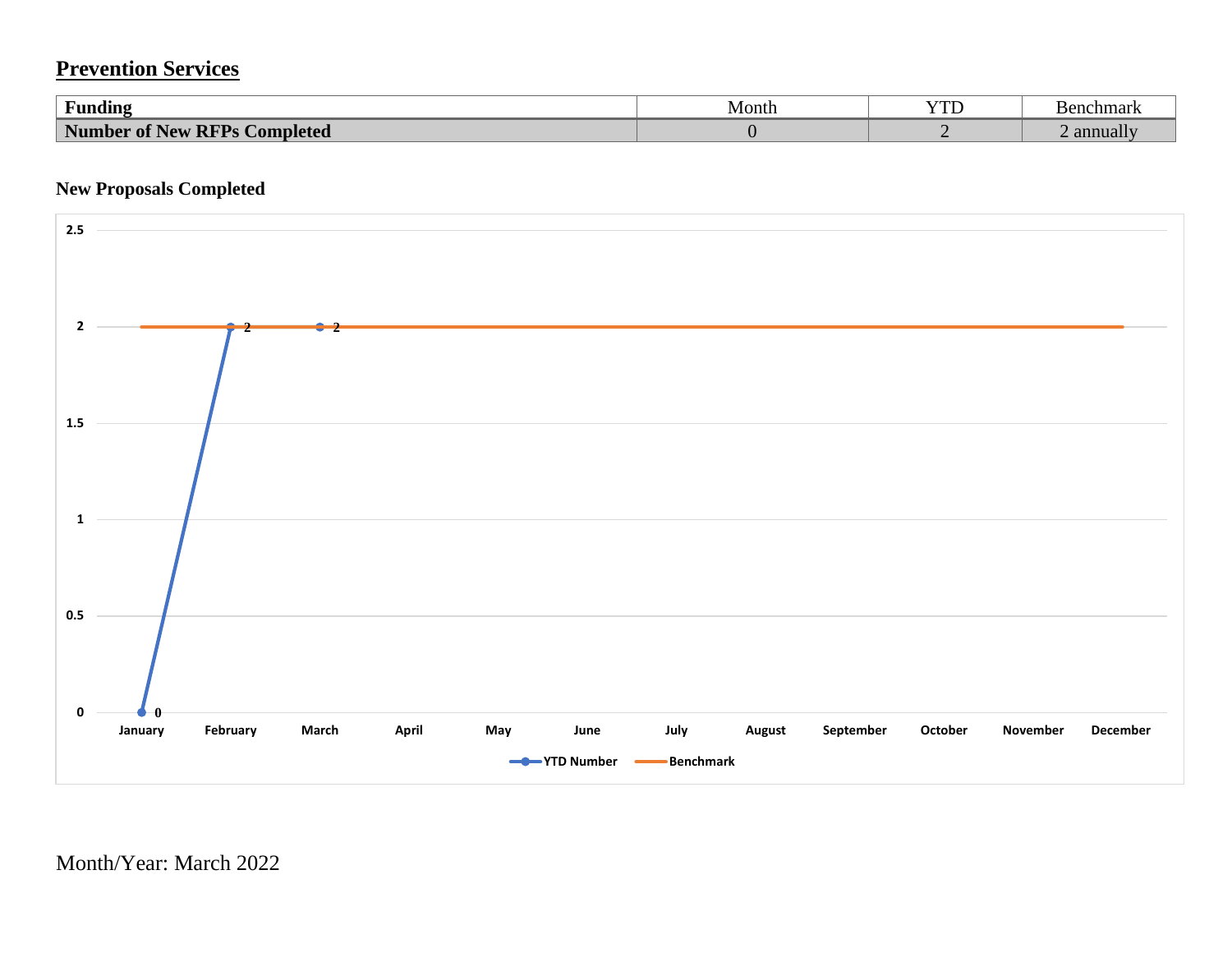| <b>Injury Prevention</b>         | Month         | YTD | <b>Benchmark</b>         |
|----------------------------------|---------------|-----|--------------------------|
| <b>Number of Families Served</b> | $\sim$<br>ر ب | 43  | $\delta$ per month/ $60$ |
|                                  |               |     | annually                 |

## **Families Served**

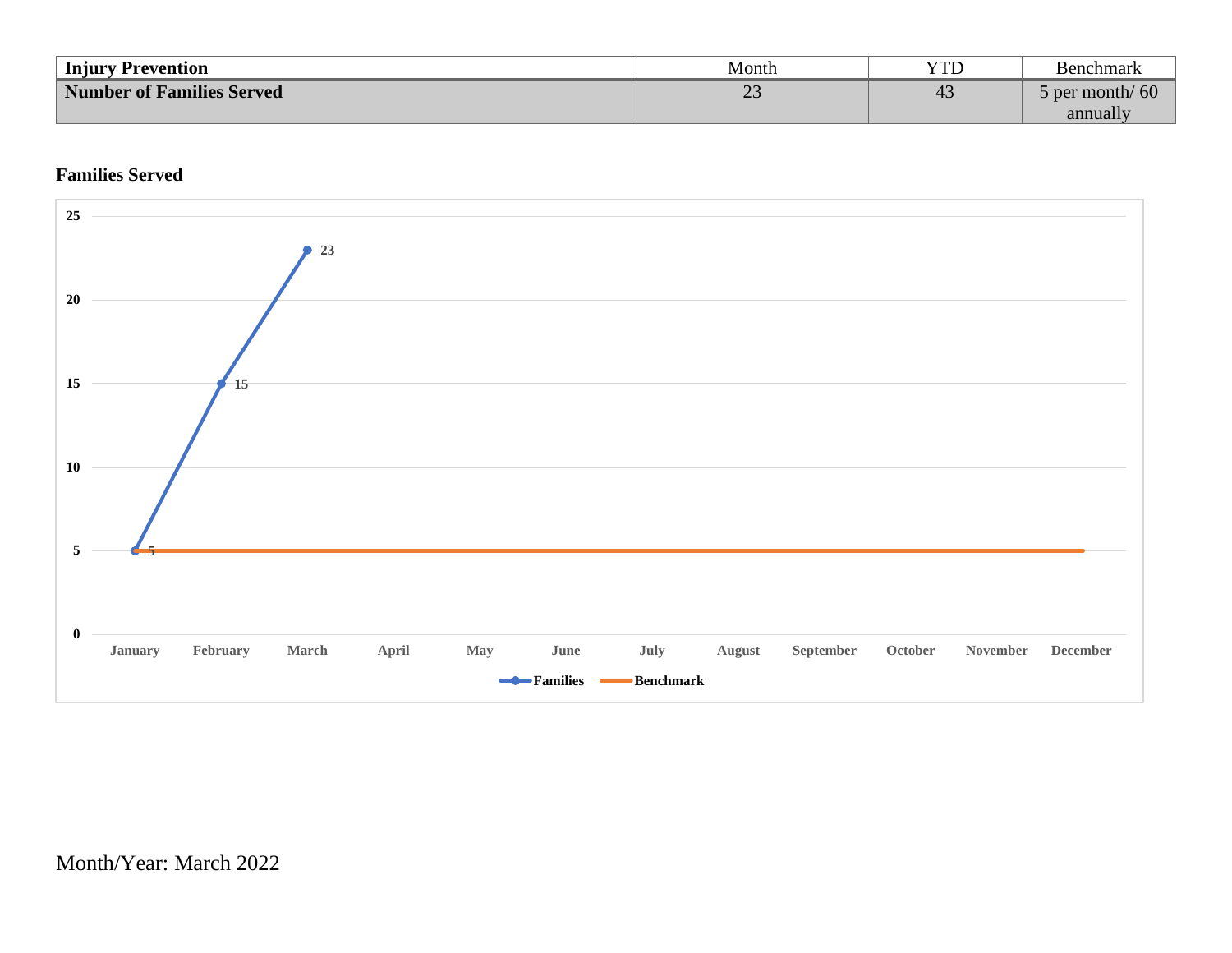| <b>Community Engagement</b>              | Month | YTD | Benchmark                                |
|------------------------------------------|-------|-----|------------------------------------------|
| <b>Participation at Community Events</b> |       |     | $\blacksquare$ per month/ $\blacksquare$ |
|                                          |       |     | annually                                 |

## **Community Events**